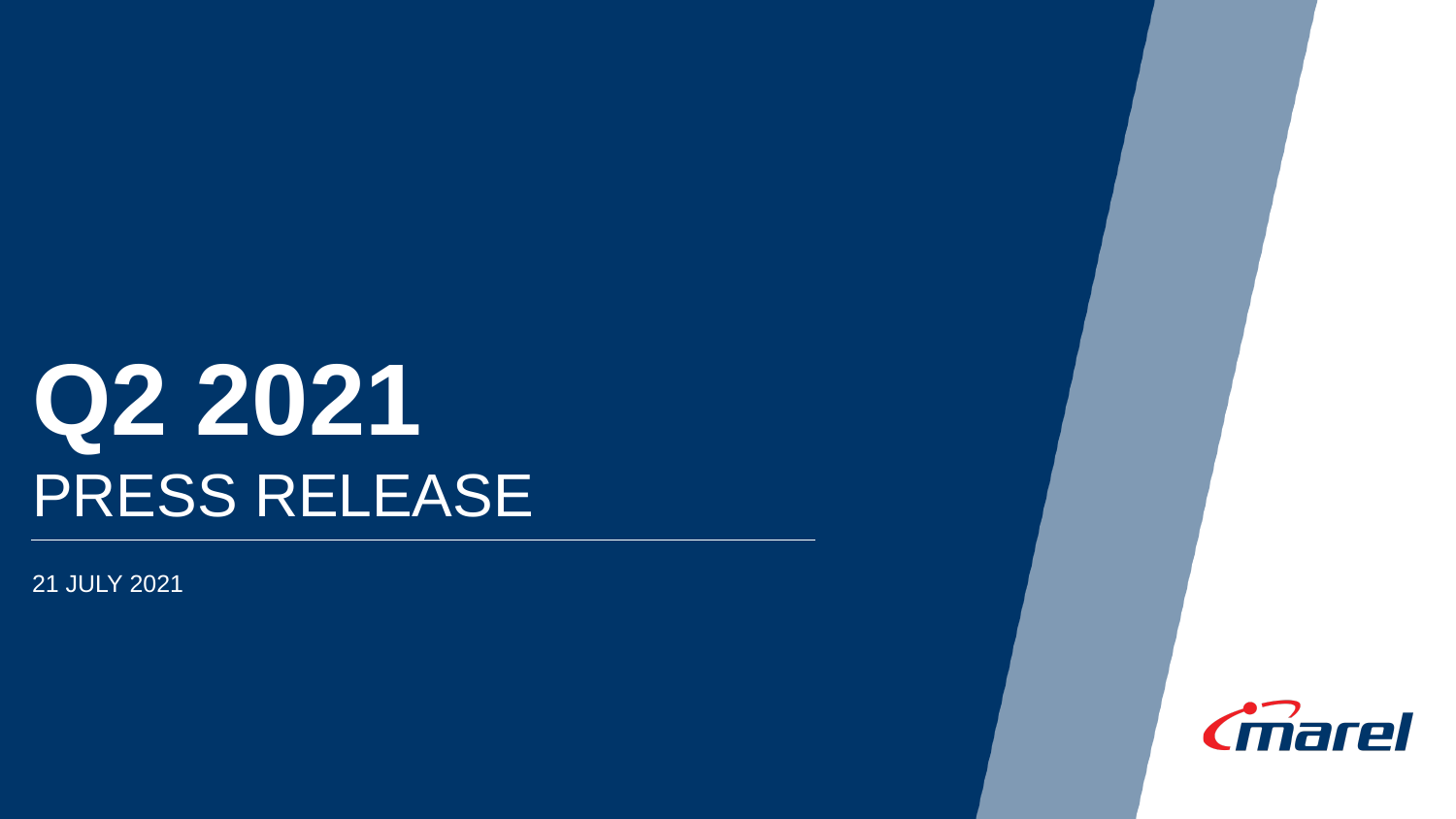

### **Q2 2021 – Record orders and cash flow, revenues and EBIT stable between quarters**

#### **EXECUTIVE SUMMARY**

#### **Financial highlights Q2 2021**

- **Record orders received and strong order book, orders for poultry were at a strong level, meat were in line with expectations and fish were at record levels.**
- **Pipeline building up across all industries and processing stages.**
- **Profitability at similar levels as Q1 2021, hampered by supply chain and logistics costs, as well as step up in sales and service coverage ahead of the growth curve.**
- Orders received were EUR 371.3m (2Q20: 280.1m).
- The order book was EUR 499.1m (1Q21: 455.3m, 2Q20: 439.0m).
- Revenues were EUR 327.5m (2Q20: 305.7m).
- $EBIT<sup>1</sup>$  was EUR 38.6m (2Q20: 45.0m), translating to an EBIT<sup>1</sup> margin of 11.8% (2Q20: 14.7%).
- Net result was EUR 23.3m (2Q20: 30.7m).
- Basic earnings per share (EPS) were EUR 3.14 cents (2Q20: 4.07 cents).
- Cash flow from operating activities before interest and tax was EUR 77.9m (2Q20: 63.1m).
- Free cash flow at EUR 54.6m (2Q20: 47.6m)
- Net debt/EBITDA was 0.8x at the end of June (1Q21: 0.8x, 2Q20: 0.6x).

#### **Financial highlights 1H 2021**

- Orders received were EUR 740.7m (1H20: 631.9m).
- Revenues were EUR 661.5m (1H20: 607.3m).
- EBIT<sup>1</sup> was EUR 76.6m (1H20: 70.4m), translating to an EBIT<sup>1</sup> margin of 11.6% (1H20: 11.6%).
- Net result was EUR 44.5m (1H20: 44.1m).
- Basic earnings per share (EPS) were EUR 5.95 cents (1H20: 5.82 cents).
- Cash flow from operating activities before interest and tax in the first six months was EUR 138.1m (1H20: 124.6m).
- Free cash flow at EUR 100.1m (1H20: 86.2m).

#### **Arni Oddur Thordarson, CEO of Marel commented:**

*"The second quarter was a dynamic one for Marel, where the partnership between our passionate team, our customers and suppliers was paramount to our success.* 

*For two sequential quarters, we've secured record orders received of around EUR 370 million each quarter. In the second quarter, Marel Poultry was back on track with strong orders received, orders in Marel Meat were in line with expectations, and Marel Fish delivered record orders where salmon was clearly on the menu. Revenues and gross margins are expected to pick-up on the back of a healthy order book and good product mix. The pipeline continues to build up in all industries.*

*Our operational results were soft in Q2 with EUR 328 million in revenues and EBIT close to 12%. In times of ever-changing market environment and shifting consumer behavior, agility is key. Ahead of the growth curve, we stepped up our local sales and service coverage worldwide and continued to introduce revolutionary solutions that will further transform the food processing industry. We´ve also taken great strides in remodeling our end-to-end spare parts delivery systems, focusing on automating and digitizing the process, just as our customers are doing in their business.* 

*Continued investment in our platform and acquired growth are enabled by the strong cash flow. There was record operational cash flow in the quarter of EUR 78 million despite ramping up inventories to secure timely delivery.* 

*Recent acquisitions are driving organic growth through cross- and upselling, transfer of technology, and accelerating the innovation roadmap. In the quarter, we secured landmark orders for a turkey greenfield in the US, and the first full-line tilapia plant in Brazil, both focused on quality and sustainability using highly automated and digitized solutions. We continue on that journey and in July we announced the agreement to acquire Valka to strengthen the full-line offering, increase scale and accelerate the innovation roadmap for the fish segment.* 

*In strategic partnership, Marel and TOMRA, are developing a true gamechanger in foreign material detection, the Marel Spectra. This revolutionary solution will meet Marel's customers challenges head on to deliver contamination free, safe and sustainable food.*

*Our financials are strong, and we will continue to innovate, to form strategic partnerships with pioneers, and to undertake acquisitions to become the leading pure-play provider of full-line digitized processing solutions and services to the poultry, meat and fish industries."*

### **KEY FIGURES** (EUR m)

| <b>2Q21</b> | <b>2Q20</b> |           | $\wedge$ YoY As per financial statements        | 6M21   | 6M20  | $\wedge$ YoY |
|-------------|-------------|-----------|-------------------------------------------------|--------|-------|--------------|
| 327.5       | 305.7       | 7.1%      | Revenues                                        | 661.5  | 607.3 | 8.9%         |
| 118.6       | 114.2       | 3.9%      | Gross profit                                    | 243.0  | 221.5 | 9.7%         |
| 36.2%       | 37.4%       |           | Gross profit as a % of revenues                 | 36.7%  | 36.5% |              |
| 38.6        | 45.0        | $-14.2\%$ | Adjusted result from operations (Adjusted EBIT) | 76.6   | 70.4  | 8.8%         |
| 11.8%       | 14.7%       |           | $EBIT1$ as a % of revenues                      | 11.6%  | 11.6% |              |
| 49.8        | 56.9        | $-12.5%$  | <b>EBITDA</b>                                   | 97.1   | 94.5  | 2.8%         |
| 15.2%       | 18.6%       |           | EBITDA as a % of revenues                       | 14.7%  | 15.6% |              |
| (5.6)       | (2.6)       | 115.4%    | Non-IFRS adjustments                            | (13.5) | (5.2) | 159.6%       |
| 33.0        | 42.4        | -22.2%    | Result from operations (EBIT)                   | 63.1   | 65.2  | $-3.2%$      |
| 10.1%       | 13.9%       |           | EBIT as a % of revenues                         | 9.5%   | 10.7% |              |
| 23.3        | 30.7        | $-24.1%$  | Net result                                      | 44.5   | 44.1  | 0.9%         |
| 7.1%        | 10.0%       |           | Net result as a % of revenues                   | 6.7%   | 7.3%  |              |
| 371.3       | 280.1       | 32.6%     | <b>Orders Received</b>                          | 740.7  | 631.9 | 17.2%        |
| 499.1       | 439.0       |           | Order Book <sup>2</sup>                         | 499.1  | 439.0 | 13.7%        |

| <b>2Q21</b> | 2Q20                                                              | Cash flows                                                         | 6M21   | 6M20    |
|-------------|-------------------------------------------------------------------|--------------------------------------------------------------------|--------|---------|
|             |                                                                   | Cash generated from operating activities,<br>before interest & tax |        |         |
| 77.9        | 63.1                                                              |                                                                    | 138.1  | 124.6   |
| 67.3        | 53.4                                                              | Net cash from (to) operating activities                            | 122.2  | 97.4    |
| (20.7)      | (10.3)                                                            | Investing activities                                               | (52.4) | (20.8)  |
| (63.6)      | (584.0)                                                           | Financing activities                                               | (67.0) | (222.2) |
| (17.0)      | (540.9)                                                           | Net cash flow                                                      | 2.8    | (145.6) |
|             |                                                                   |                                                                    |        |         |
|             |                                                                   |                                                                    |        |         |
|             | <b>Subsequent events</b>                                          |                                                                    | 30/06  | 31/12   |
|             | • Marel has agreed to                                             | <b>Financial position</b>                                          | 2021   | 2020    |
|             | acquire Valka ehf., an                                            | Net Debt (Including Lease liabilities)                             | 182.3  | 205.2   |
|             | Icelandic provider of                                             | Operational working capital <sup>3</sup>                           | 49.7   | 78.9    |
|             | advanced processing<br>solutions for the<br>global fish industry. |                                                                    |        |         |

| Subject to anti-trust                                                  | <b>Key ratios</b>                             | 6M21  | 6M20  |
|------------------------------------------------------------------------|-----------------------------------------------|-------|-------|
| and customary                                                          | Current ratio                                 | 1.0   | 1.2   |
| closing conditions.<br><b>Iceland and Norway</b><br>and has around EUR | Quick ratio                                   | 0.6   | 0.8   |
| Valka is based in                                                      | Return on equity <sup>4</sup>                 | 9.3%  | 9.5%  |
|                                                                        | Leverage <sup>5</sup>                         | 0.8   | 0.6   |
|                                                                        | Number of outstanding shares (millions)       | 753.8 | 747.9 |
| 17m in annual<br>revenues and 105                                      | Market capitalization in EUR billion based on |       |       |
| employees.                                                             | exchange rate at end of period                | 4.5   | 3.5   |
|                                                                        | Basic earnings per share in EUR cents         | 5.95  | 5.82  |

and customa closing cond • Valka is based Iceland and and has arou 17m in annu revenues an employees.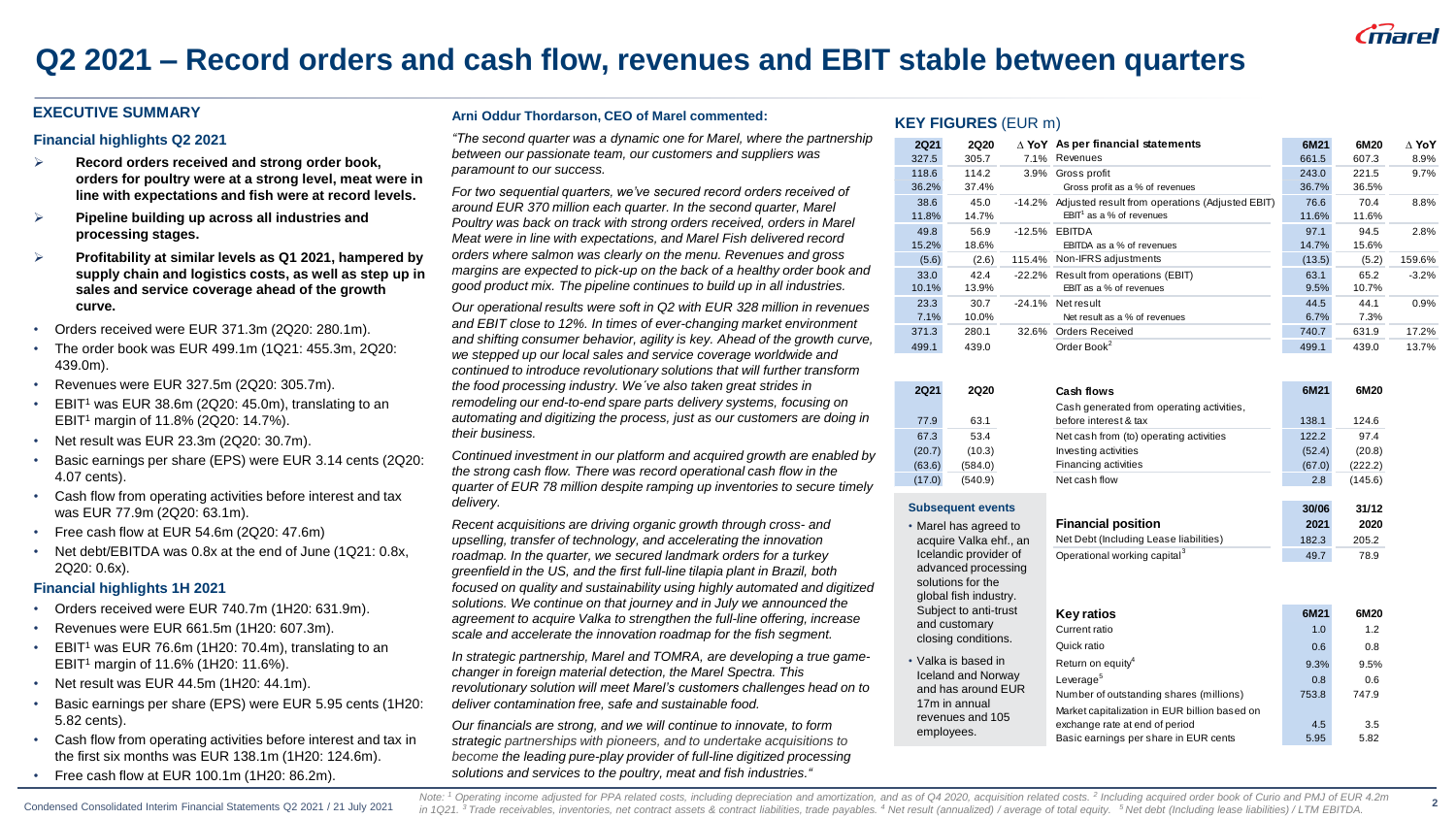

# **FINANCIAL PERFORMANCE**

#### **Record orders received in the first half of the year**

- Record orders received in 2Q21 of EUR 371.3m, with strong orders across all industries and all processing stages.
- Strong first half of the year with combined orders of EUR 740.7m in 1H21, up 17.2% from EUR 631.9m in 1H20.
- M&A continues to fuel organic growth and accelerate the innovation roadmap. In the quarter Marel secured important orders where a broader product portfolio following recent acquisitions of TREIF (meat and other), Curio (fish) and PMJ (poultry) were key.
- Marel Poultry secured a landmark order from Prestage Farms for a highly innovative and fully automated turkey processing plant, including multiple lines and the largest inline air chilling tunnel for turkeys in the US, focused on digitalization and sustainability to improve end-to-end traceability, nutrition and product quality.
- In the fish industry, the first full-line solution for tilapia was sold to C.Vale in Brazil, increasing flexibility to handle both fresh and frozen products, and optimizing the use of raw material, less water usage, less CO2 emissions and data collection to measure progress.
- Within prepared foods, orders for new avenues such as the pet market were secured in the second quarter.

#### **Pipeline is strong across all industries and processing stages**

- The pipeline for large greenfields and modernization projects is building up in all industries. Marel has stepped up market coverage and recently launched revolutionary solutions in consumer-ready products.
- The need for automation and digital solutions in the food value chain is driven by secular trends like population growth and urbanization. COVID-19 improved the outlook for automation in the animal protein industry and has been an accelerator for the underlying secular trends in terms of social distancing, access to labor and hygiene. In addition, shifting market dynamics and change in consumer behavior are also driving demand.

### **Revenues of EUR 328m with 40% solid recurring aftermarket revenues**

- Revenues were EUR 327.5m in 2Q21, up by 7.1% YoY, down 1.9% QoQ.
- Aftermarket, comprising of services and spare parts, represented 40% of total revenues in the quarter (1Q21: 39%, 2Q20: 38%).

#### **A strong order book and a book-to-bill ratio of 1.13 in the quarter**

- The order book at end of June was EUR 499.1m (1Q21: 455.3m, 2Q20: 439.0m), representing 39% of 12-month trailing revenues.
- The book-to-bill ratio in the quarter was 1.13, compared to an average of 0.98 in the past four quarters (2Q20-1Q21).
- Greenfields, such as large equipment orders, and projects with longer lead times constitute the vast majority of the order book while services, spares and standard equipment have shorter lead times and run faster through the order book.

#### **Profitability continues to be hampered by rising logistics costs, step up in sales and service coverage**

- Gross profit margin was 36.2% in the quarter (2Q20: 37.4%) and gross profit was EUR 118.6m (2Q20: 114.2m). Margins impacted by increased costs due to mobility and logistical challenges, as well as faster rebound in the world economy than expected.
- COVID-19 continued to have an impact on 2Q21 results, both in terms of supply chain and efficiency of operations. Ensuring timely delivery and installation for customers during a period of significant challenges in mobility and logistics, led to higher costs in manufacturing, aftermarket and transportation.
- Decisive steps in 2Q21 in journey to transform spare parts handling with focus on investments in fulfillment centers and digitizing and automating the end-to-end parts handling to ensure shorter lead times.
- Sales and marketing (S&M) costs were at a level of 12.2% of revenues and reflect the step up in market coverage in line with plans to leverage global reach and digital solutions to drive organic growth.
- General administrative (G&A) costs were 6.2% of revenues and innovation cost was at the 6.1% strategic level.
- Marel is committed to the mid-term targets to achieve gross profit of 40%, SG&A of 18% and maintain the innovation investment at the 6% strategic level by year-end 2023.
- Marel does not adjust results for non-recurring costs, except for PPA and acquisition related costs.



#### **REVENUES AND ADJUSTED EBIT<sup>1</sup>** EUR m, %





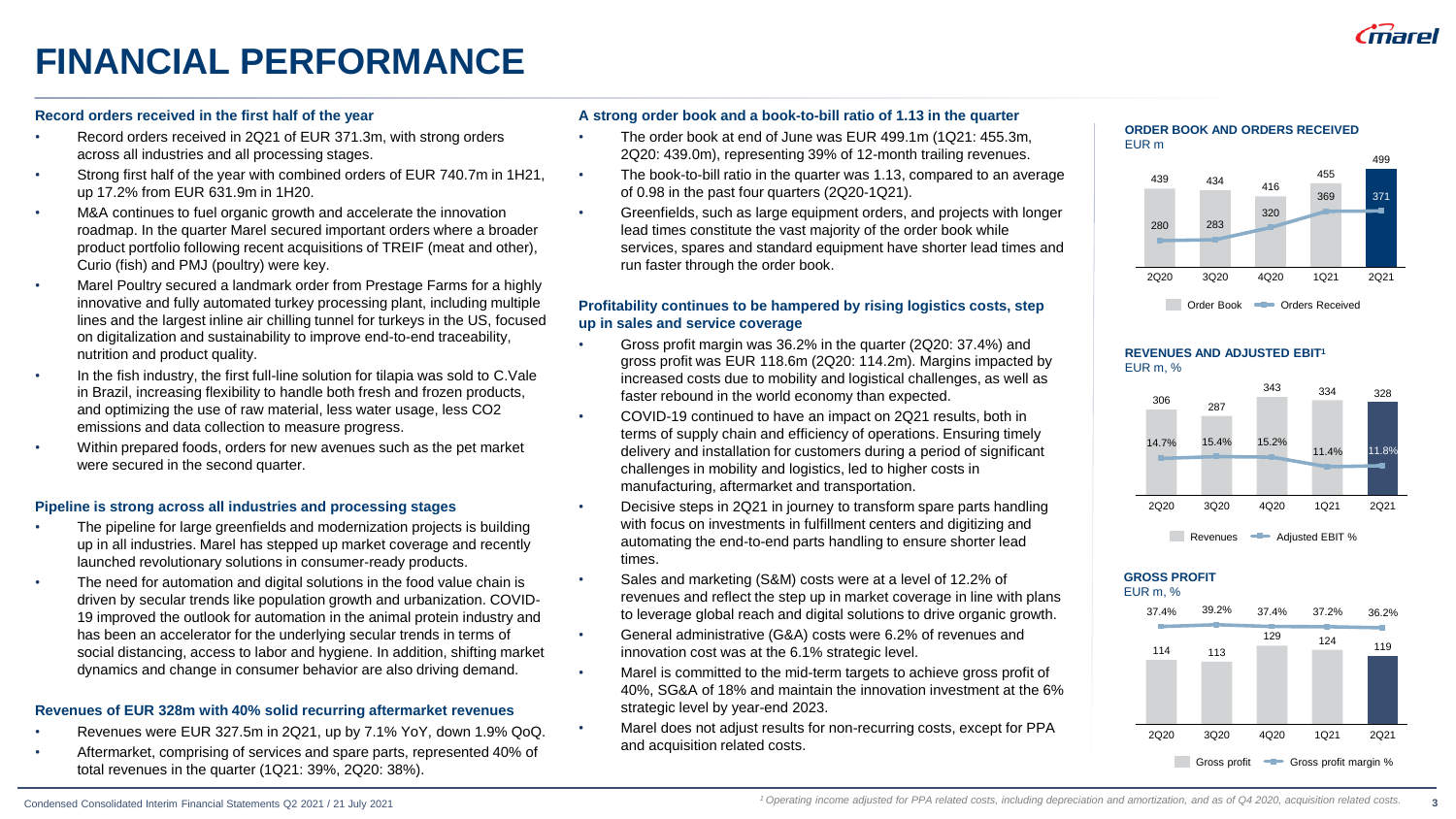

# **FINANCIAL PERFORMANCE**

#### **Continued focus on EBIT margin expansion**

- $EBIT<sup>1</sup>$  was EUR 38.6m (1Q21: 38.0m, 2Q20: 45.0m), translating to an EBIT<sup>1</sup> margin of 11.8% (1Q21: 11.4%, 2Q20: 14.7%).
- Profitability for Marel Poultry was lower as a result of soft orders for larger projects as stated in 1Q21 and high logistics costs to ensure timely delivery of projects, or 12.2% (2Q20: 19.8%). Strong orders received in 2Q21 and a strong pipeline in Marel Poultry supporting stronger volume and mix in coming quarters.
- Management continues to target medium and long-term EBIT margin expansion for Marel Meat and Marel Fish.

#### **Robust cash flow generation to support continued investments**

- Record operational cash flow mainly driven by down payments for new orders improving working capital.
- Strategic buildup of inventory to ensure timely delivery to customers of EUR 19.2m.
- Cash generated from operating activities in the quarter was EUR 77.9m (2Q20: 63.1m).
- Free cash flow in 2Q21 was EUR 54.6m (2Q20: 47.6m).
- Strong cash conversion supports continued investments in innovation, infrastructure and strategic inventory buildup.

#### **Investments to support organic and strategic growth**

- To best serve customer needs and capture growth opportunities from changing market dynamics, Marel is focusing on increasing digitalization and agility, leading to an increased level of investments in the coming years.
- Important initiatives identified, e.g. stepping up market coverage, innovation investments in digital solutions, and improvement projects to streamline the back end, as well as automating and digitizing the manufacturing platform, supply chain and aftermarket.
- In July, Marel will open a new demo center and sales and service office in Campinas, Brazil, with new facilities opening in Shanghai, China later in the year.

#### **Low leverage ratio of 0.8x, strong financial position to support the 2017-2026 growth strategy**

- Low leverage, committed liquidity of EUR 672.3m at the end of June, including fully committed all-senior funding in place until 2025, enables continued investment and will facilitate future strategic moves in the ongoing industry consolidation wave, in line with the company's 2017-2026 growth strategy.
- Over the quarter, a dividend of EUR 41.0m paid out in April, or 40% of net results (2020: 40%, 2019: 30%), in addition to a EUR 6.0m partial working capital settlement for the TREIF acquisition.
- Leverage was 0.8x at the end of 2Q21 (1Q21: 0.8x), well below the targeted capital structure of 2-3x.

#### **Subsequent events: Marel to acquire Valka, an innovative provider of advanced processing solutions for the global fish industry**

- Marel aims to acquire 100% of Valka's share capital. An agreement has been reached to acquire over 90% of the share capital of Valka, and the remaining shareholders will be offered to sell their shares at the same terms.
- Valka is an Icelandic provider of advanced processing solutions for the global fish industry, and its product range includes waterjet cutting, trimming, and grading solutions for whitefish and salmon.
- Valka is based in Iceland and Norway and has around EUR 17 million in annual revenues and 105 employees.
- This transaction will strengthen Marel's full-line offering to the fish processing industry and increase scale to serve customer needs better. The shared technical know-how in the combined team will accelerate the innovation roadmap allowing fish processors swiftly adapt to a rapidly changing market.
- The transaction is subject to customary closing conditions, including anti-trust approval and is expected to be completed later this year.

#### **FREE CASH FLOW** EUR m





#### **REVENUES BY GEOGRAPHY**

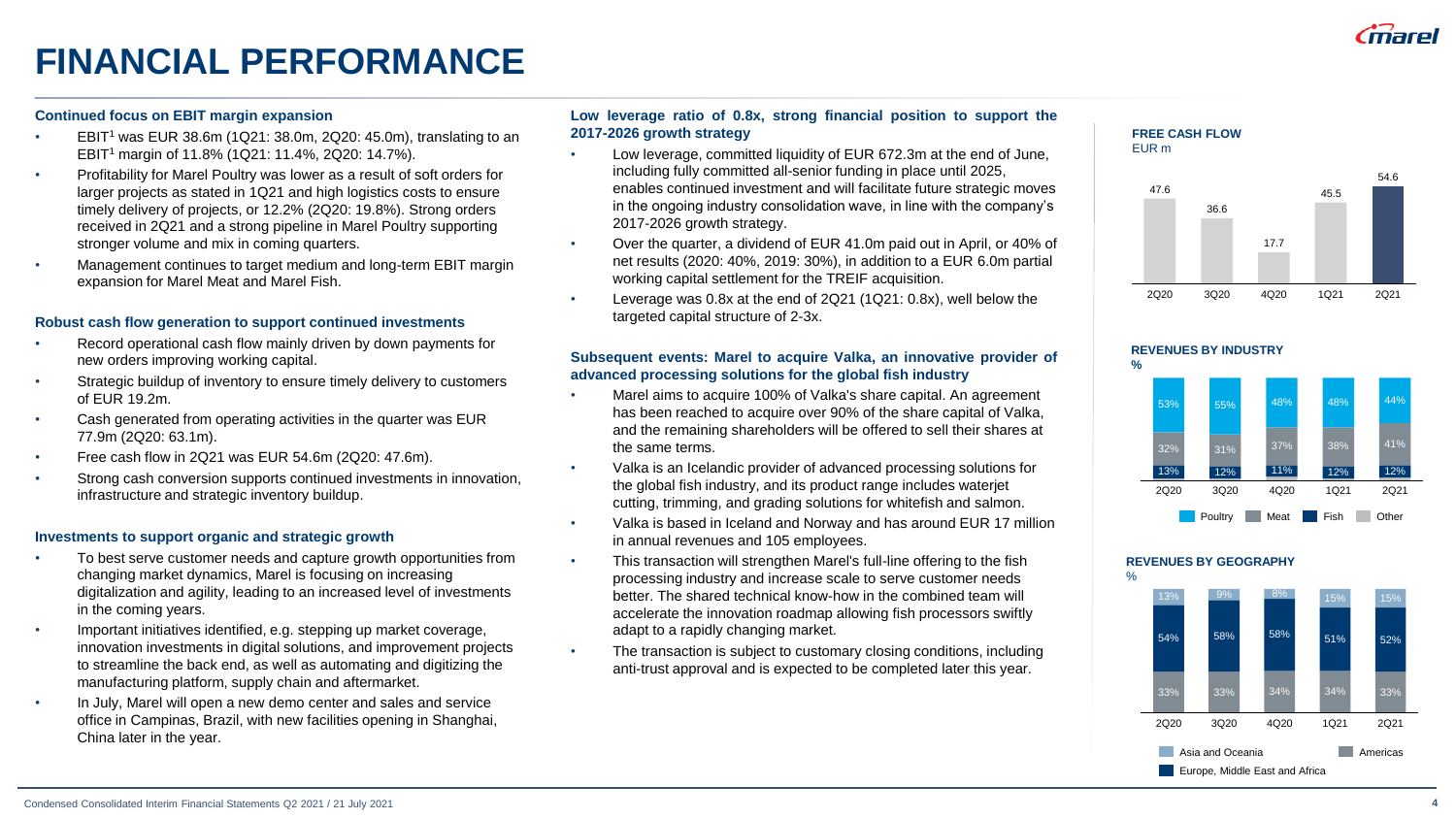# **INDUSTRY PERFORMANCE**

#### **MAREL POULTRY MAREL MEAT MAREL FISH**

**2Q21: 44% of total revenues with 12.2% EBIT<sup>1</sup> margin 2Q21: 41% of total revenues with 12.6% EBIT<sup>1</sup> margin 2Q21: 12% of total revenues with 6.3% EBIT<sup>1</sup> margin**



| 2021  | 2Q20  | Change    |                                                        | 6M21  | 6M20  | Change   |
|-------|-------|-----------|--------------------------------------------------------|-------|-------|----------|
| 145.1 | 161.5 | $-10.2\%$ | Revenues                                               | 304.2 | 312.6 | $-2.7%$  |
| 17.7  | 32.0  |           | -44.7% Adjusted result from operations (Adjusted EBIT) | 43.5  | 50.2  | $-13.3%$ |
| 12.2% | 19.8% |           | $EBIT1$ as a % of revenues                             | 14.3% | 16.1% |          |

- *Full-line offering* with one of the largest installed bases worldwide, focusing on roll-out of innovative products and market penetration through cross-selling of secondary and further processing solutions. Recent bolt-on acquisition of PMJ fueling organic growth in terms of new sales into the duck market.
- *Strategic partnership* between Marel and TOMRA, combining their respective expertise in food processing and cutting-edge vision technology to develop the Spectra, a uniquely valuable solution in foreign material detection that meets Marel customers' challenges head on.
- *Orders received* for Marel Poultry in 2Q21 and pipeline were strong across all processing steps, supporting stronger volume and mix in coming quarters. A landmark deal for a turkey greenfield with Prestage Farms in the US was secured in the quarter. Opening in 2022, the highly automated and digitized plant has end-to-end Marel state-of-the-art technology, including airchilling and track and trace functionality covering the entire plant.
- *Revenues* in 2Q21 for Marel Poultry were EUR 145.1m, down 10.2% YoY.
- *EBIT in 2Q21* was EUR 17.7m (2Q20: 32.0m) and the EBIT margin was 12.2% (2Q20: 19.8%). Lower profitability for Marel Poultry as a result of soft orders for larger projects as stated in 1Q21 and high logistics costs of projects to ensure timely delivery to customers.



| <b>2Q21</b> | <b>2Q20</b> | Change |                                                 | 6M21  | 6M20  | Change |
|-------------|-------------|--------|-------------------------------------------------|-------|-------|--------|
| 134.8       | 97.4        | 38.4%  | Revenues                                        | 260.6 | 201.0 | 29.7%  |
| 17.0        | 8.6         | 97.7%  | Adjusted result from operations (Adjusted EBIT) | 26.8  | 13.2  | 103.0% |
| 12.6%       | 8.8%        |        | $EBIT1$ as a % of revenues                      | 10.3% | 6.6%  |        |

- *Full-line offering* with focus on strong product development, increased standardization, modularization, market penetration and further cross- and upselling.
- *M&A*: Acquisitions fueling organic growth through cross-and upselling, and accelerating the innovation roadmap by cascading technology across industries.
- Newly launched solutions, SensorX Magna and Accuro, are gaining traction in line with higher focus on food safety and sustainability in consumer-ready products.
- *Orders received* in 2Q21 for Marel Meat were good across all processing steps with continued focus on a broader product portfolio following recent acquisitions. Pipeline remains strong.
- *Revenues* in 2Q21 for Marel Meat were EUR 134.8m, up by 38.4% YoY (2Q20: 97.4m).
- *EBIT* in 2Q21 was EUR 17.0m (2Q20: 8.6m) and EBIT margin of 12.6% (2Q20: 8.8%). Improved profitability in the quarter due to better project execution and product mix driven by increased sales coverage, and solution replication in large orders.
- Management continues to target medium and long-term EBIT margin expansion for Marel Meat, and has accelerated market coverage and operational improvement initiatives.



| <b>2Q21</b> | 2Q20 | Change  |                                                        | 6M21 | 6M20 | Change   |
|-------------|------|---------|--------------------------------------------------------|------|------|----------|
| 37.9        | 41.0 | $-7.6%$ | Revenues                                               | 77.7 | 80.4 | $-3.4%$  |
| 2.4         | 3.9  |         | -38.5% Adjusted result from operations (Adjusted EBIT) | 4.5  | 5.6  | $-19.6%$ |
| 6.3%        | 9.5% |         | $EBIT1$ as a % of revenues                             | 5.8% | 7.0% |          |

- *Objective to reach full-line offering* across farmed and wild whitefish and salmon through continued focus on innovation and M&A.
- *M&A:* Agreement to acquire Valka as a subsequent event, pending anti-trust and other customary closing conditions. Curio acquisition consolidated as of 4 Jan 2021. Salmon primary processing offering solidified through the strategic partnership with Stranda and 40% acquisition of their shares.
- Innovation roadmap accelerated to close certain application gaps to reach full-line offering for both salmon, as well as wild and farmed whitefish.
- *Orders received* in 2Q21 were at record level for Marel Fish. Pipeline for large projects is building up and conversion into orders is expected to pick up. Landmark order for tilapia processing with C.Vale in Brazil, focused on channel flexibility, and the optimal use of raw material, less water usage, less  $CO<sub>2</sub>$ emissions and data collection to measure progress.
- *Revenues* for Marel Fish in 2Q21 were EUR 37.9m (2Q20: 41.0m).
- *EBIT* in 2Q21 was EUR 2.4m (2Q20: 3.9m) and the EBIT margin was 6.3% (2Q20: 9.5%), higher volume is needed to deliver sufficient margin improvement.
- Management continues to target medium and long-term EBIT margin expansion for Marel Fish.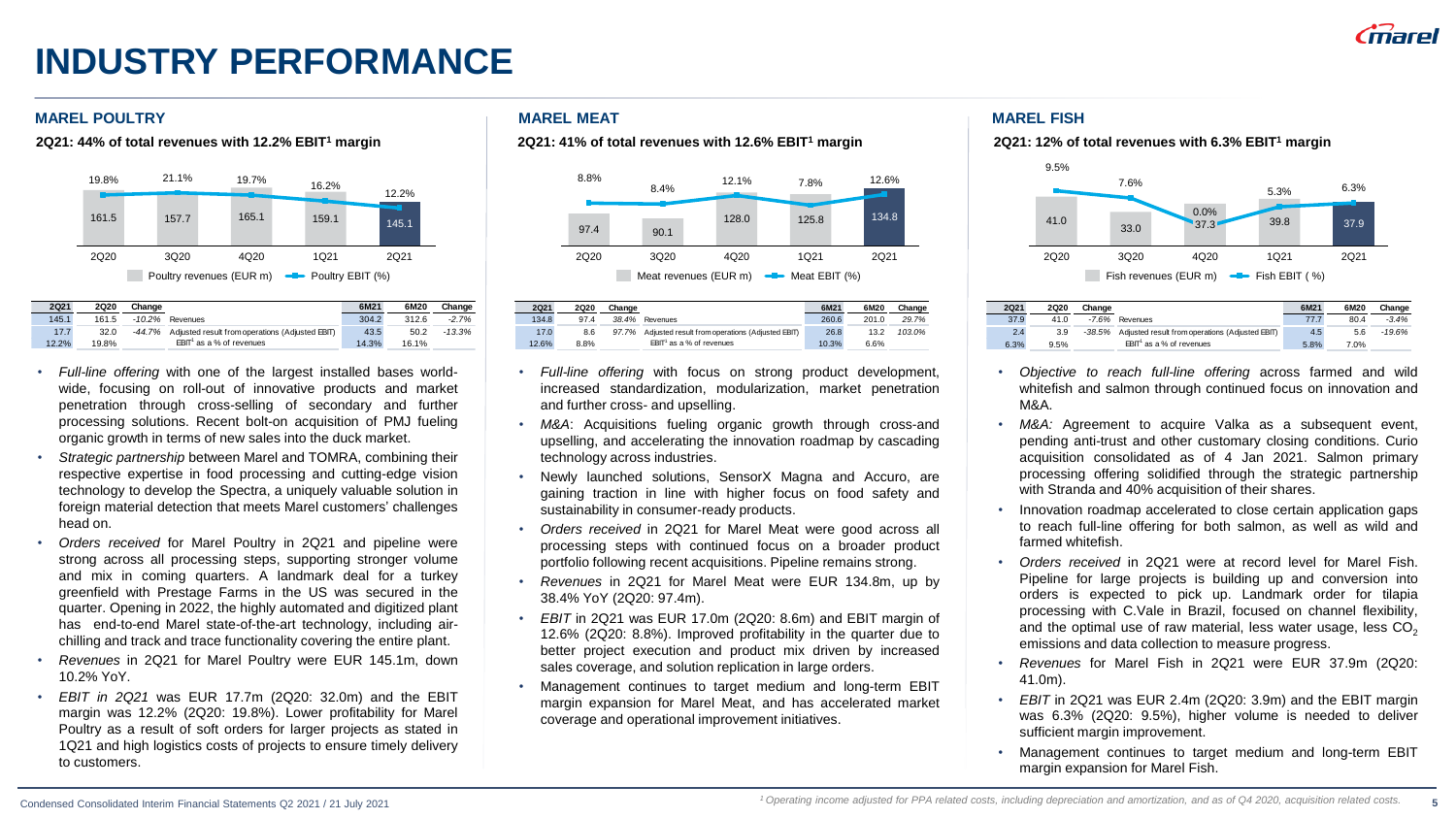### **INTERIM KEY FIGURES & OUTLOOK**



#### **Outlook**

- Market conditions have been challenging due to geopolitical uncertainty and the ongoing COVID-19 pandemic. Marel enjoys a balanced exposure to global economies and local markets through its global reach, innovative product portfolio and diversified business mix. At the moment it is not known what the full economic impact of COVID-19 will be on Marel in 2021.
- Marel is committed to achieve its mid- and long-term growth targets. Our strategic mid-term targets are to achieve gross profit around 40%, SG&A of around 18% and Innovation at the 6% strategic level by year-end 2023.
- In the period 2017-2026, Marel is targeting 12% average annual revenue growth through market penetration and innovation, complemented by strategic partnerships and acquisitions.
	- Marel's management expects average annual market growth of 4-6% in the long term. Marel aims to grow organically faster than the market, driven by innovation and growing market penetration.
	- Maintaining solid operational performance and strong cash flow is expected to support 5-7% revenues growth on average by acquisition.
	- Marel's management expects basic EPS to grow faster than revenues.
- Growth is not expected to be linear but based on opportunities and economic fluctuations. Operational results may vary from quarter to quarter due to general economic developments, fluctuations in orders received and timing of deliveries of larger systems.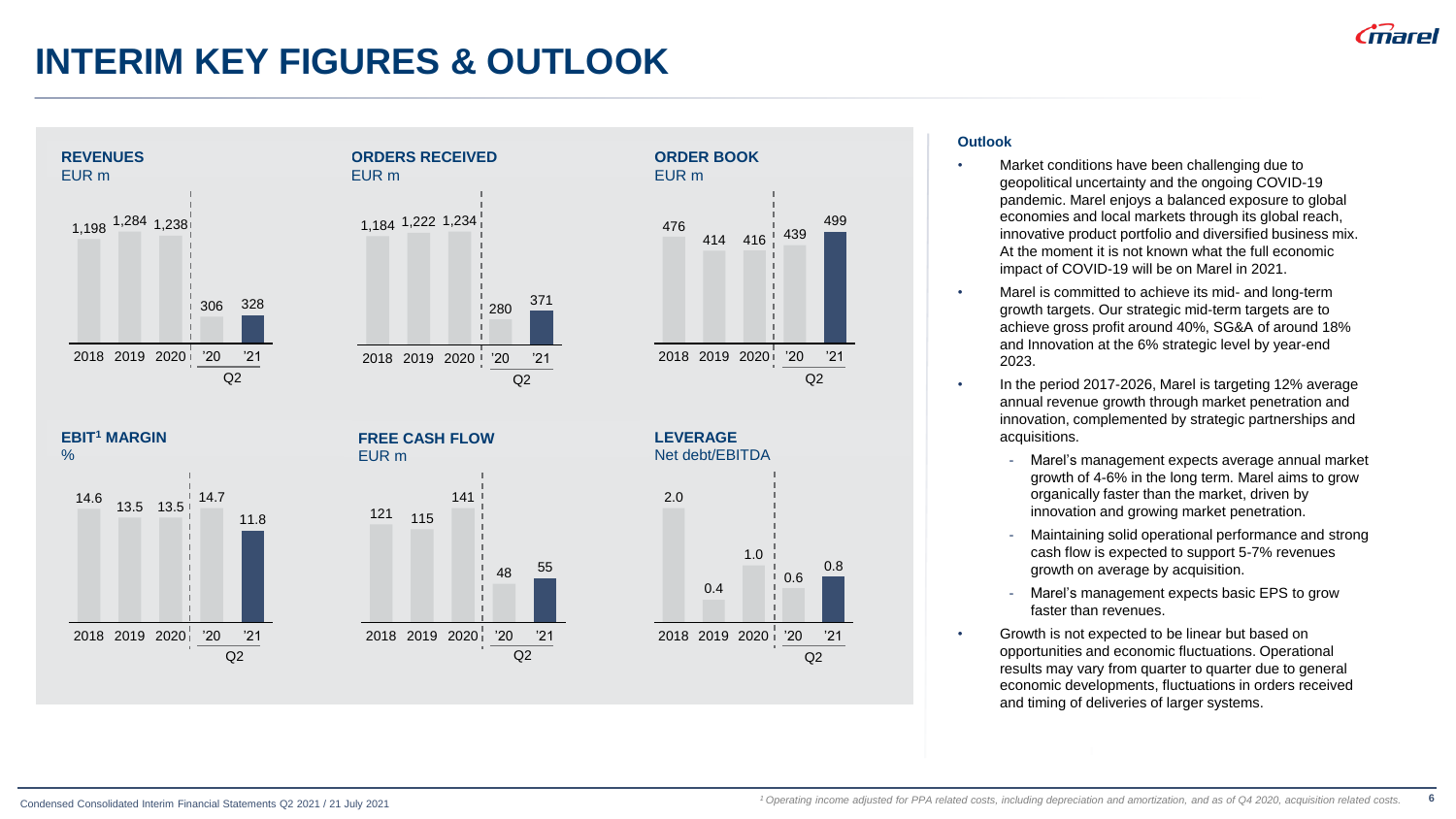# **INVESTOR RELATIONS**

#### **Virtual investor meeting and live webcast/conference call 22 July 2021**

On Thursday 22 July 2021, at 8:30 am GMT (10:30 am CET), Marel will host a virtual investor meeting where CEO Arni Oddur Thordarson and CFO Linda Jonsdottir will give an overview of the financial results and operational highlights in the second quarter.

The virtual meeting will be webcast live on [marel.com/webcast](http://www.marel.com/webcast) and a recording will be available after the meeting on [marel.com/ir.](https://marel.com/ir)

#### **Conference call**

Members of the investment community can join the conference call at: IS: +354 800 7437 (PIN: 79078208#) NL: +31 10 712 9163 UK: +44 33 3300 9032 US: +1 631 913 1422 (PIN: 79078208#)

#### **UPCOMING INVESTOR EVENTS IN 2021**

- ING Benelux Conference London, 7 Sept
- NASDAQ Iceland Fireside chat with CEO 7 Sept (Icelandic)
- Kepler Cheuvreux Autumn Conference, 13 Sept
- Marel 360° Capital Markets Day mini-series, Nov
- Berenberg European Conference Pennyhill, 9 Dec
- ING Benelux Conference New York, 9 Dec

For the latest events and roadshow calendar please visit [www.marel.com/ir](http://www.marel.com/ir)

#### **DISCLAIMERS**

### **Investor Relations Forward-looking statements Forward-looking statements Forward-looking statements Forward-looking statements Forward-looking statements Forward-looking statements**

Statements in this press release that are not based on historical facts are forward-looking statements. Although such statements are based on management's current estimates and expectations, forward-looking statements are inherently uncertain. We therefore caution the reader that there are a variety of factors that could cause business conditions and results to differ materially from what is contained in our forward-looking statements, and that we do not undertake to update any forward-looking statements. All forward-looking statements are qualified in their entirety by this cautionary statement.

#### **UPCOMING TRADE SHOWS AND EVENTS IN 2021**

- Agua Nor in Trondheim, Norway 24-27 August
- IceFish in Iceland 15-17 Sept
- CIMIE in Qingdao, China 15-17 Sept
- Polagra Tech in Poznan, Poland 4-6 Oct
- Agroprodmash in Moscow, Russia 4-8 Oct
- Conxemar in Vigo, Spain 5-7 Oct
- VIV MEA in Abu Dhabi, UAE 23-25 Nov

#### **Market share data**

Statements regarding market share, including those regarding Marel's competitive position, are based on outside sources such as research institutes, industry and dealer panels in combination with management estimates. Where information is not yet available to Marel, those statements may also be based on estimates and projections prepared by outside sources or management. Rankings are based on sales unless otherwise stated.

#### **FINANCIAL CALENDAR**

- Marel will publish its financial results according to the below financial calendar:
	- Q3 20 October 2021
	- $\bullet$  Q4 2 February 2022
- Financial results will be disclosed and published after market closing of both Nasdaq Iceland and Euronext Amsterdam.

#### **CONTACT US**

**Tinna Molphy** Director of Investor Relations

**Marino Thor Jakobsson** Investor Relations

### **Drofn Farestveit**

IR@marel.com

+354 563 8001